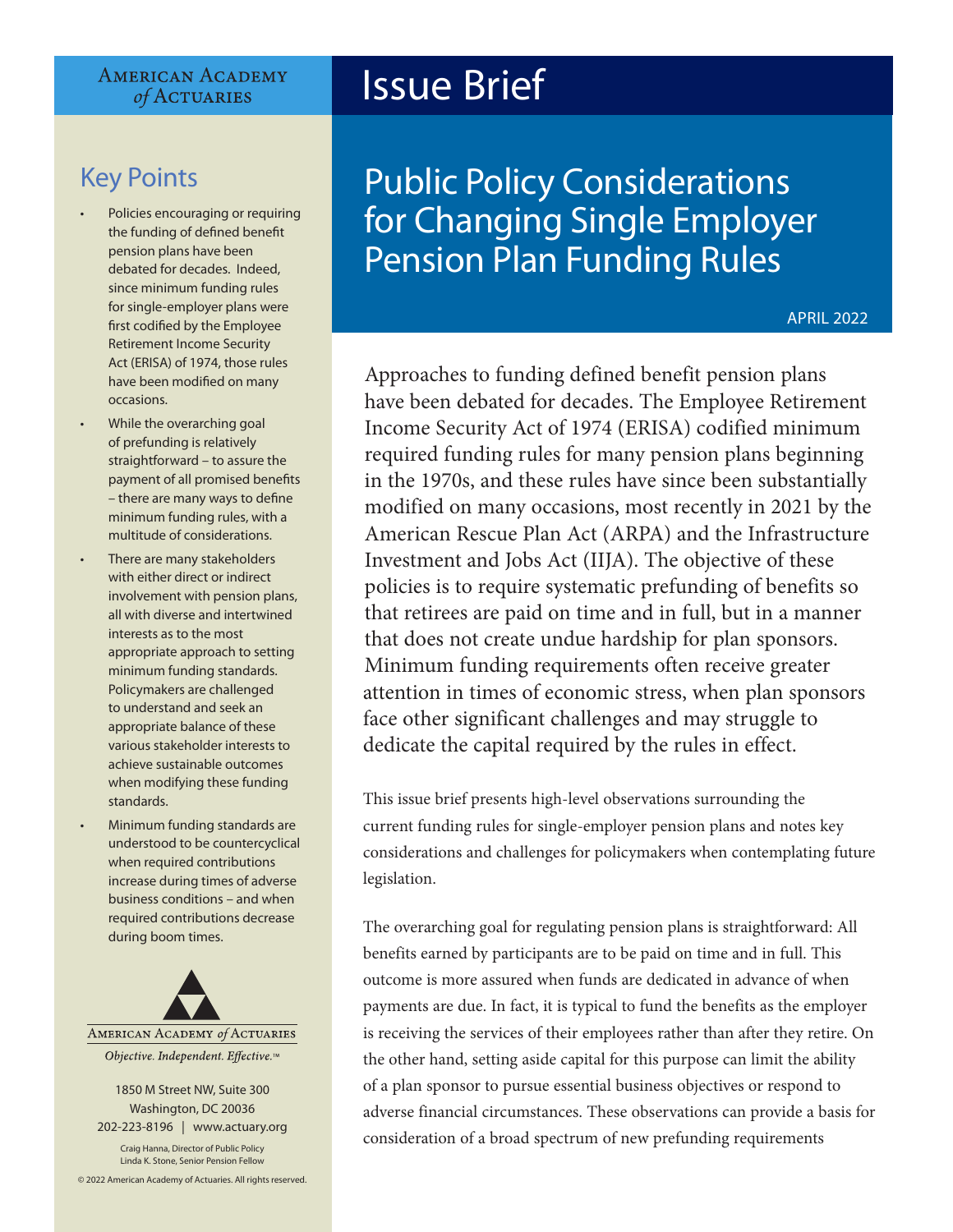for pension plans. To illustrate the various impacts of potential proposals to modify minimum funding requirements, it would first be prudent to identify stakeholder groups and their interests.

#### Stakeholders and Their Priorities

Although sponsorship of a defined benefit pension plan may appear to be simply an agreement between an employer and employees covered by the plan, the reality is considerably more complicated. Various stakeholders have either direct or indirect involvement with the pension plan, and each has an interest in the standards applied to plan funding. Analysis of alternative pension funding rules should consider the potential impact on all affected stakeholders for purposes of sustainability. A more comprehensive list of significant constituencies includes:

*• Plan sponsors*: Employers are constrained when strong prefunding requirements provide limited flexibility to adjust funding to meet near-term economic needs. The short-term effects of modifying funding rules to provide greater flexibility (as has happened a number of times in recent years) are relatively straightforward. However, longer-term consequences can be less apparent. Reducing current funding requirements shifts the cash demands to the future if the promised benefits are ultimately to be paid. The issue for plan sponsors is thus flexibility about when funds are committed, rather than the total outlay necessary. Another significant concern is the predictability of these requirements. The capital markets can be volatile, and sudden changes in bond yields or asset values—leading to significant increases in short-term minimum contribution requirements—can disrupt business plans. Plan sponsors benefit from rules that buffer these effects, allowing them to budget their contributions further in advance and with greater predictability.<sup>1</sup>

1 The buffering can also benefit plan participants in the sense that the plan sponsor may be less likely to freeze or terminate the plan when future contributions are more predictable/less volatile.

**The Pension Committee, which authored this issue brief, includes Elena Black, MAAA, FSA, FCA, EA—***Chairperson***; Grace Lattyak, MAAA, FSA, FCA, EA—***Vice Chairperson***; Michael Antoine, MAAA, FSA, FCA, EA; Michael Bain, MAAA, ASA, FCA, FSPA, EA; Rachel Barnes, MAAA, FSA, FCA, CERA, EA; Margaret Berger, MAAA, FSA, FCA, EA; Maria Carnovale, MAAA, FSA, EA; Jonathan de Lutio, MAAA, EA; Scott Hittner, MAAA, FSA, FCA, EA; Lloyd Katz, MAAA, FSA, FCA, EA; Maria Kirilenko, MAAA, ASA, FCA, EA; Tonya Manning, MAAA, FSA, FCA, EA; Maria Moliterno, MAAA, ASA, EA; James Ritchie, MAAA, ASA, FCA, EA; Mark Shemtob, MAAA, FSA, FCA, EA; Mary Stone, MAAA, FSA, FCA, EA; Todd Tauzer, MAAA, FSA, FCA, CERA; Hal Tepfer, MAAA, FSA, FCA, MSPA, EA** 

**The committee gratefully acknowledges the contributions of Bruce Cadenhead, MAAA, FSA, FCA, EA, and Aaron Weindling, MAAA, FSA, FCA, EA.**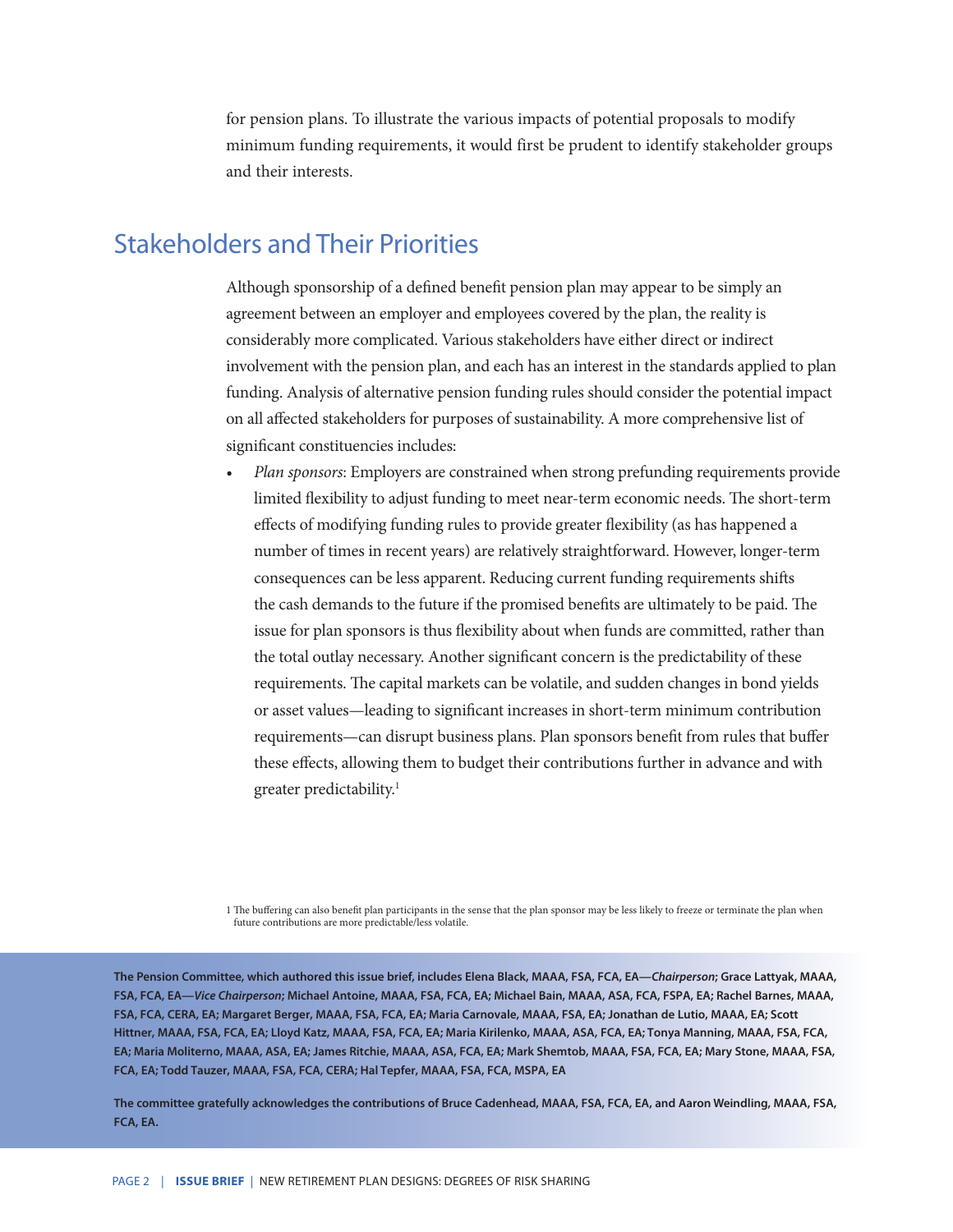- *• Plan participants*: This group includes active employees (addressed in more detail in the next section), individuals who have terminated employment and are currently receiving benefits, and individuals who have terminated employment and will commence benefits in the future.<sup>2</sup> Generally, participants prefer significant prefunding of retirement plans because their benefits are better funded and could be more secure. However, the Pension Benefit Guaranty Corporation (PBGC) provides substantial protection for benefits earned under single-employer plans and participant concerns about inadequate funding can be somewhat allayed to the extent that sufficient PBGC funding is assured.
- *• Employees*: Although they could overlap, the employee group differs from the plan participant group. Employees have considerable interest in the success of the overall business, as this enables their continued employment and facilitates career success. Money set aside for the pension trust does not directly support these goals. While employees who are also plan participants care about benefit security, their receipt of pension benefits is deferred until their retirement. Many may prioritize their current compensation, employment opportunities, and other employer-provided benefits, which may be enhanced by devoting capital to business operations. Those employees who do not participate in a legacy defined benefit plan are unlikely to benefit from a significant diversion of cash from business operations to fund the pension plan liabilities.
- *• Shareholders*: Shareholders of companies with defined benefit plans seek return on investment and therefore are concerned with after-tax profits, dividend payments, and company growth. Increased plan funding may be viewed as an unwelcome diversion of capital from efforts more aligned with these priorities. It may, however, yield secondary benefits as part of risk management strategies or increased appeal to investment analysts. Severely underfunded plans are typically viewed unfavorably.
- *• The PBGC*: The PBGC assumes responsibility for plans that terminate with insufficient assets to cover all PBGC-guaranteed benefits. Ensuring that plans are adequately funded reduces PBGC's exposure. Providing contribution flexibility to plan sponsors to respond to urgent business needs could be beneficial to the PBGC if doing so means plan sponsors are more likely to remain solvent and can pay for future obligations. It is noteworthy that plans with lower funding levels are charged larger PBGC premiums, although these variable premiums may be insufficient to cover the additional risk.<sup>3</sup>

<sup>2</sup> More broadly this group includes plan participants' beneficiaries, entitled to current and future benefits.<br>3 See https://www.pbgc.gov/wr/benefits/guaranteed-benefits. Although intertwined with the issue of minir

ov/wr/benefits/guaranteed-benefits. Although intertwined with the issue of minimum funding requirements, PBGC premiums are beyond the scope of this issue brief. Further information on this topic may be found in the Academy issue brief *[PBGC Single-Employer Premiums and Their Impact on Plan Sponsorship](https://www.actuary.org/sites/default/files/2020-10/PBGCPremiumsIB.pdf)* (October 2020).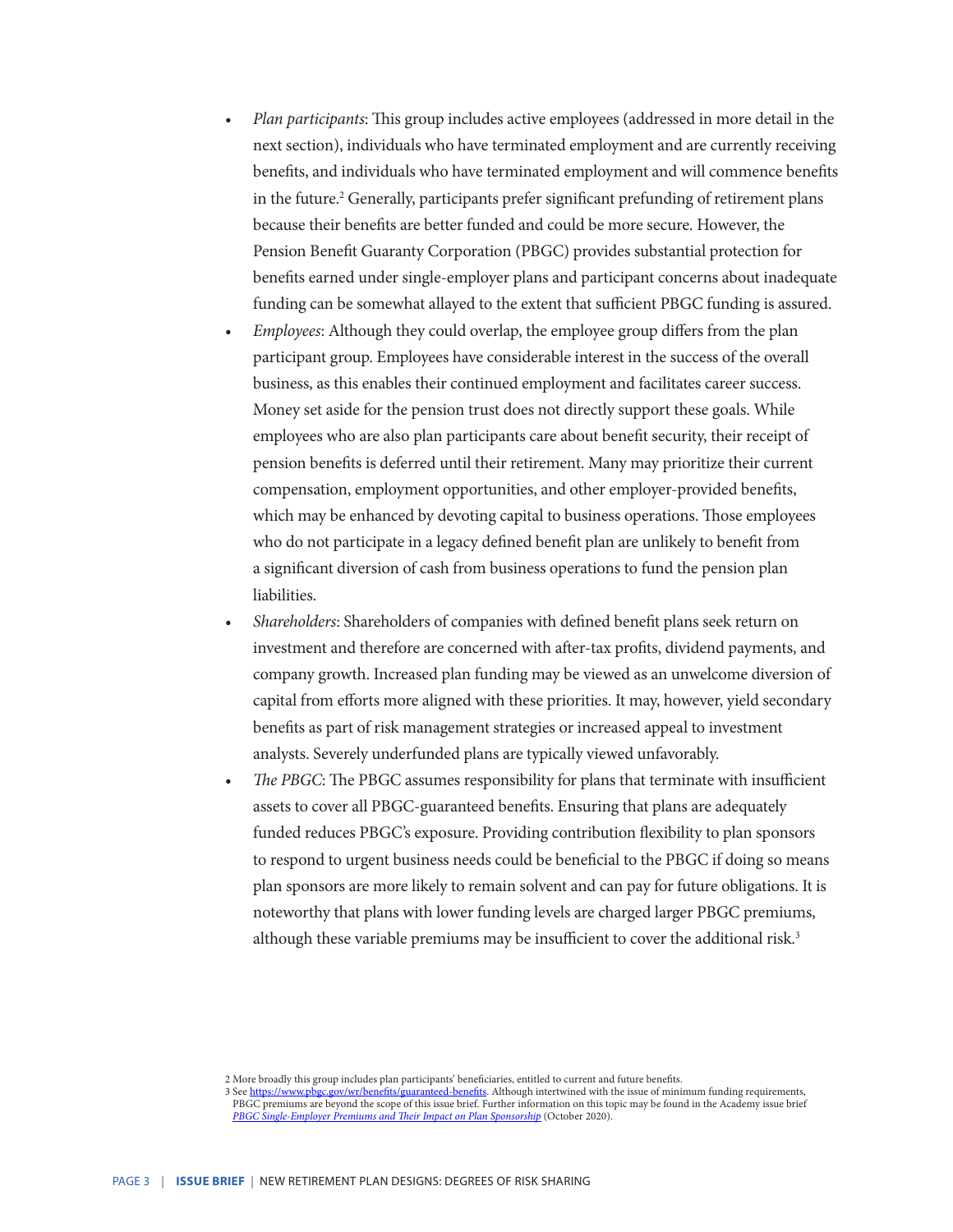- *• Taxpayers*: Because contributions to qualified pension plans are tax-deductible, reduced plan funding requirements increase tax revenues. In principle, this could lower the burden for other taxpayers, provide additional services or reduce government debt. However, determining the extent to which these consequences occur as opposed to being merely theoretical implications is difficult. This is particularly true because a current reduction in contributions necessitates an increase in future contributions, along with a corresponding increase in future tax deductions. Another taxpayer consideration is whether the PBGC would receive support from general revenues if necessary. (This is neither required nor permitted under current law but has been a matter of considerable speculation.) If so, taxpayer interests would also include protection of PBGC interests. Although the single-employer PBGC program is currently well-funded, this could change in the future.
- *• Society*: Society benefits from having a system by which individuals can transition from employment with sufficient means to support a secure retirement. This reduces the burden on government welfare programs, alleviates financial strain on family members, facilitates orderly progression of the workforce and contributes to general satisfaction. These interests are advanced by ensuring the payment of all promised benefits and promoting trust in the retirement framework. Although a balance must be struck with the important objective of supporting employment, broad societal interests support the strong prefunding of pension plans.

The interests of these stakeholders are intertwined, but diverse. Changing funding rules could introduce downstream impacts to various parties. To achieve sustainable outcomes, policymakers seeking to modify funding rules will have to perform a complex analysis to balance the interests of various parties.

Once the desired trade-offs have been determined, however, they must be implemented in specific rules and calculation approaches, which leads to the next topic: the current version of minimum funding requirements.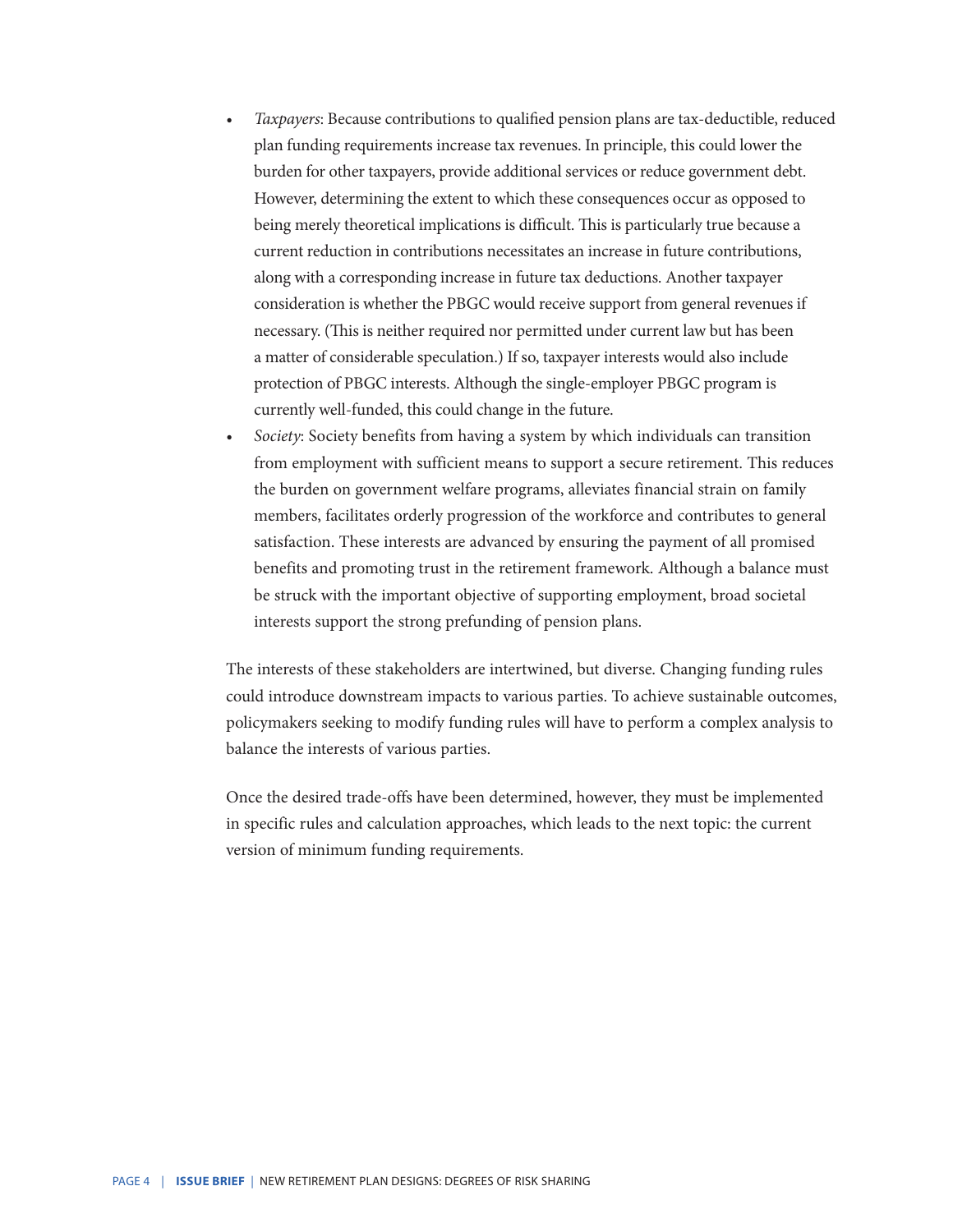#### Summary of Current Funding Rules

The current framework for minimum contribution requirements was established by the Pension Protection Act of 2006 (PPA). Although this issue brief does not include many details, PPA generally determines minimum funding requirements using the following steps:

- Calculate a normal cost (called the "target normal cost" by PPA), which is the value of pension benefits participants are expected to earn in the current year.
- Calculate the liability for benefits earned as of the beginning of the current year (called the "funding target").
- Compare the funding target to the fund's asset value to derive a net shortfall or surplus.
- Calculate an annual amortization payment of any shortfall.
- Calculate the minimum required contribution as the target normal cost plus the amortization of shortfall.
- If contributions in excess of the minimum have been made in prior years, the "prefunding balance" so created can be applied against the minimum requirement.

These calculations include mechanisms that moderate the volatility of results, providing a degree of predictability and stability. Using these mechanisms is typically called "smoothing," a term that will be used in the remainder of this issue brief. Modification of the degree of smoothing or its manner of application is often included in proposals to change minimum funding rules. Approaches to smoothing found in the current framework include:

*Normal Cost and Liabilities*—Actuaries utilize many assumptions when calculating the liability. Most of these describe the expected experience of the plan: the future compensation that participants will receive if benefits are based on compensation; their rates of termination, retirement, and mortality; the choices that retirees will make when electing benefits; and others. The assumption that typically affects the outcomes most significantly, however, is the interest rate used to calculate the present values of payments expected to be paid at future dates. PPA refers to this rate as the "effective interest rate."<sup>4</sup> The target normal cost and funding target will be smaller at higher effective interest rates.

<sup>4</sup> The PPA mandates a more complex approach to interest rates but for the purposes of this discussion, it suffices to consider only the effective interest rate.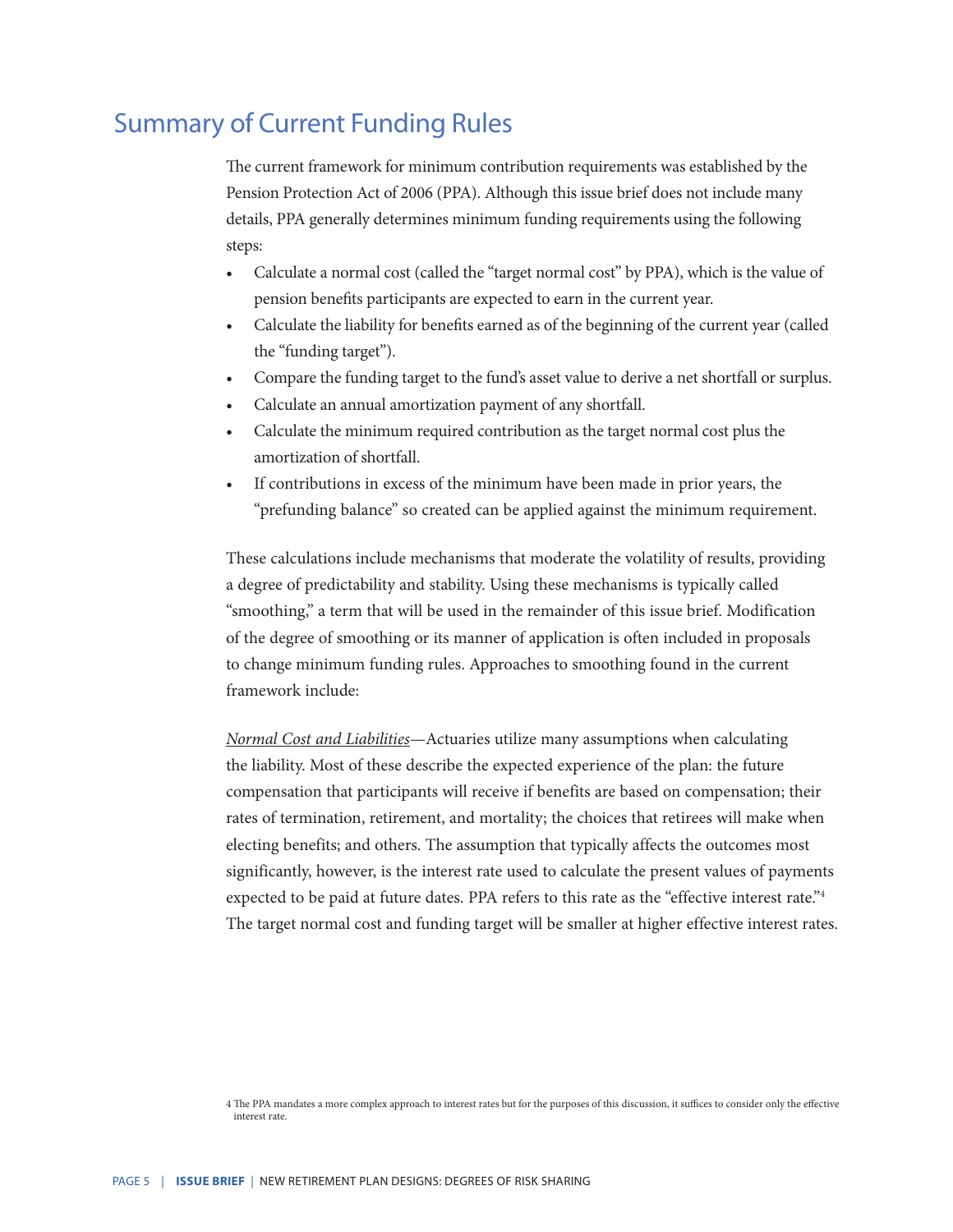The effective interest rate is based on the yields of corporate bonds. In theory, this would result in a plan liability equal to the market price of a corporate bond portfolio, if the coupons and principal payments for that bond portfolio equaled the plan's expected benefit payments. This approach is sometimes described as "market-consistent." PPA and subsequent funding rule modifications, however, call for these yields to be extensively smoothed. Various mechanisms average the yields over periods as long as 25 years, resulting in effective interest rates that can differ significantly from prevailing market yields.

*Asset value—*The asset value used for funding purposes need not be the fair market value as of the calculation date. PPA allows the value to be averaged over periods of about two years.

*Amortization period*—The assets and liabilities are compared to determine the plan's funded status, which is either a shortfall or surplus. Any shortfall need not be remedied immediately; each year's change in funded status is amortized over 15 years.<sup>5</sup> The various smoothing elements operate in combination. The smoothing of interest rates defers the reflection of current yields in the liability measurements, and with the minimum interest rates implemented by ARPA and extended further by the IIJA, market interest rates may never by fully reflected. The amortization period further slows their impact on the minimum required contribution. Similarly, the asset values are first smoothed using a separate mechanism before they are used to determine an amortization amount, which creates further smoothing.

#### **Countercyclicality**

Plan funding rules generally increase minimum contribution requirements when the markets experience a downturn and decrease contributions when markets are performing well, assuming everything else is equal. This phenomenon results in increased funding requirements when plan sponsors' core business may be struggling and could be experiencing cash constraints. This dynamic, sometimes called "countercyclicality," is challenging for plan sponsors. An unexpectedly large increase in contribution requirements when a company has limited access to funding can have severe adverse consequences.

5 Prior to the passage of ARPA, this timeframe was seven years.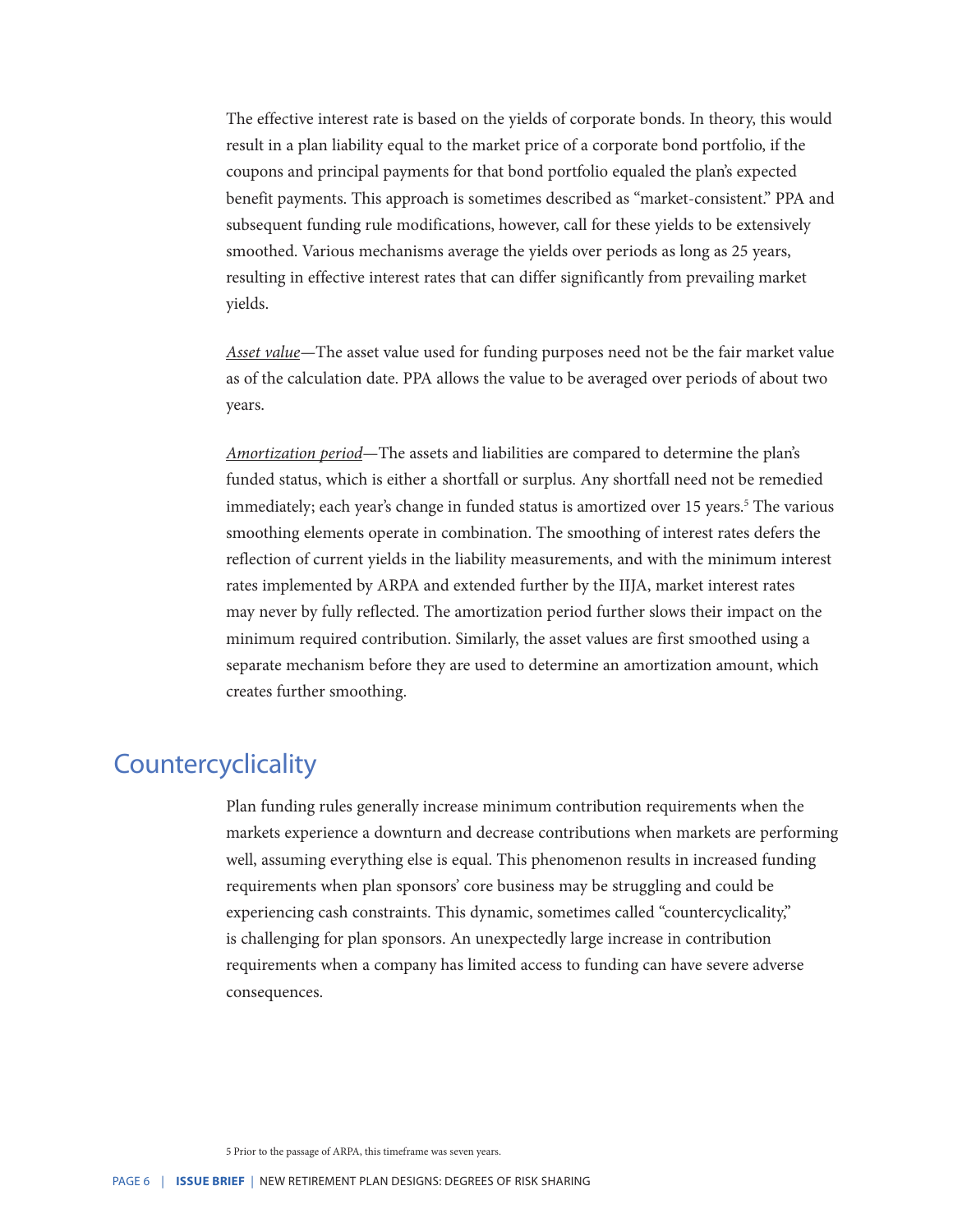This dynamic has the opposite effect in beneficial environments: The funding rules require less funding during extended bull markets when plan sponsors are likely to have capacity for increased plan funding. Plan sponsors can contribute significantly greater amounts and, by so doing, establish a prefunding balance to offset future minimum funding requirements. This would enable plan sponsors to build up a cushion to draw upon in times of adversity. However, a number of plan sponsors make only the minimum required contribution. Management of some companies may be concerned that their access to the prefunding credit balances created from excess contributions will be limited or that surplus cash may be trapped in an overfunded plan. Although plan sponsors can recapture surplus assets at plan termination, this recapture is subject to corporate taxes and an excise tax that could be as high as 50% of the surplus unless the surplus is used to fund a "qualified replacement plan." These taxes could effectively eliminate the majority of the excess access payable to the employer.

Management at other companies may simply prefer to deploy the cash in a different manner.

Plan sponsors that seek additional flexibility in minimum contributions could first fund in excess of minimum requirements when able to do so. It may also be appropriate to consider a legislative change that would allow recapturing surplus that exceeds the amount needed to fund accrued benefits but with less onerous tax implications.

Despite the countercyclicality, increasing contributions when funded status declines is not a flaw, but rather a logical, necessary feature of a responsible minimum contribution requirement. One approach for plan sponsors that wish to avoid countercyclicality is to obtain additional flexibility in minimum contributions by funding in excess of minimum requirements when able to do so and building up a cushion.<sup>6</sup> In addition, sometimes countercyclicality can be further moderated without unduly compromising the interests of other stakeholder groups, and this leads to further consideration of smoothing approaches.

<sup>6</sup> Current law imposes significant tax penalties on employers that try to recapture plan assets not needed for benefits. Removing this penalty would remove the disincentive it creates for building up a cushion. This in turn would both help employers avoid countercyclicality and protect plan participants (and the PBGC) from loss of benefits when economic downturns force a company to terminate its plan.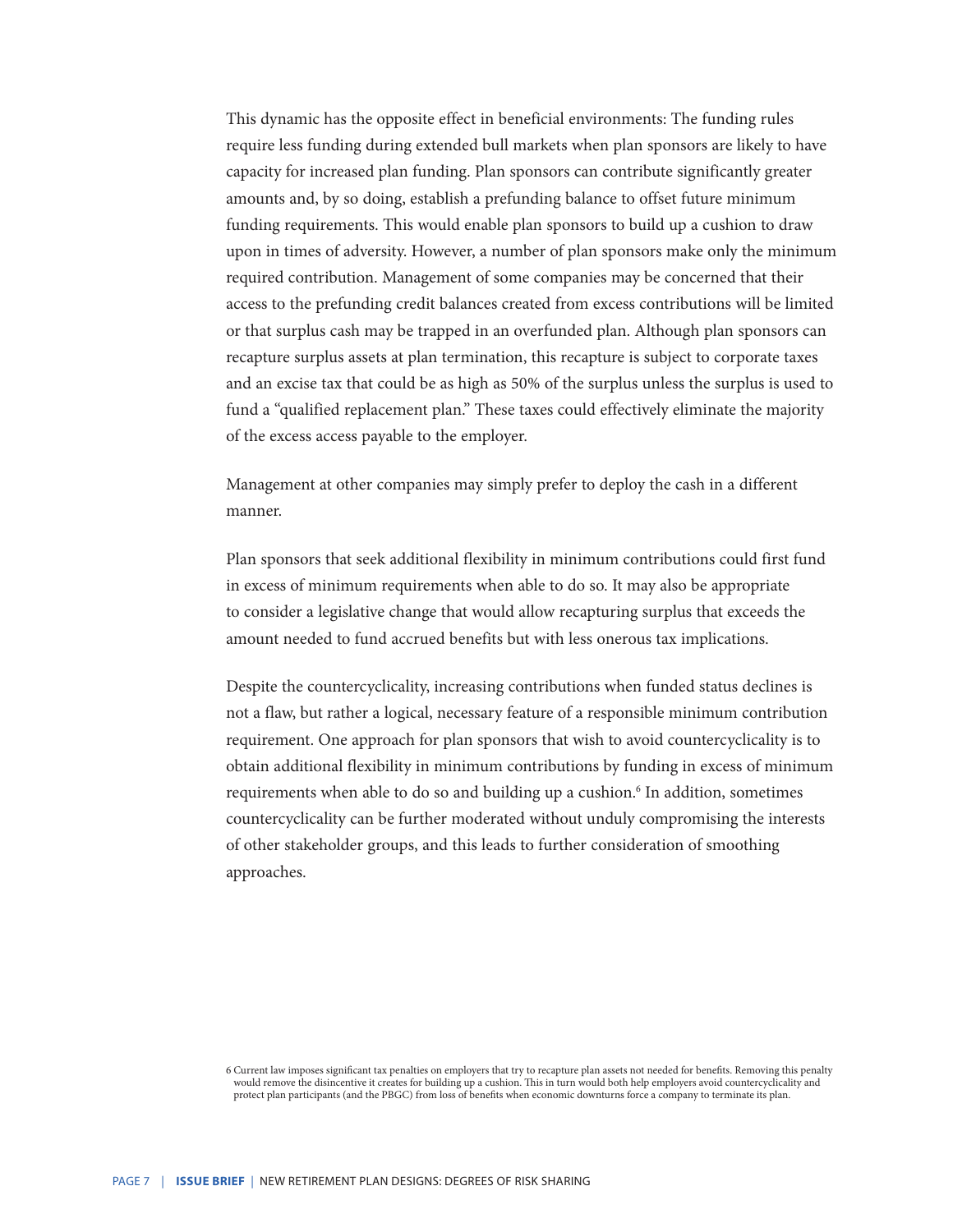#### Modifications to Smoothing

Various proposals for smoothing the contribution have been put forth on several occasions, and some of them were incorporated into ARPA.<sup>7</sup> These include:

- Modifying the effective interest rate
- Lengthening the period for smoothing assets
- Modifying the amortization periods of gains and losses
- Limiting the annual change in minimum contribution requirements

Each of these approaches would reduce the countercyclicality of minimum funding requirements. By doing so, though, each would allow the funded status of a plan to deteriorate further in adverse conditions. As noted earlier, this would be favorable to plan sponsors (at least over a short time frame) but would have consequences for other stakeholder groups.

*Modifying the effective interest rate—*Some recommendations involve establishing a minimum for the effective interest rate. In fact, ARPA effectively implements a minimum effective interest rate of 3.5%.<sup>8</sup> The rationale is often based on observations that interest rates are at historically low levels, or that unusual market circumstances have affected current yields, and that as a result, the liability values that PPA assigns to a given benefit promise are considerably greater than they would have been at some other times.

Nonetheless, imposing a minimum effective interest rate distorts the liability measure used in pension funding calculations. Current values for assets—in particular fixed income securities—are consistent with their current yields. Increasing the effective interest rates lowers pension liabilities but does not adjust asset values. The resulting funded status, which drives minimum contribution requirements, may be further distorted. Moreover, a low-interest-rate environment is often associated with reduced investment return expectations. When funding rules are modified to reduce minimum contribution requirements in such an environment, the risk of future shortfalls (or higher future contributions) grows considerably.

<sup>7</sup> Ideas that are more sweeping have also been offered, including approaches that are now used outside the United States. These are beyond the scope of this issue brief, as they would affect the nature of the benefit promise itself rather than the way in which that promise is funded.

<sup>8</sup> The effective minimum rate is currently higher than 3.5%, but a 3.5% floor will apply in the long term. Once again, the interest rate provisions of pension rules (including those of ARPA) include nuances not described here.

PAGE 8 | **ISSUE BRIEF** | NEW RETIREMENT PLAN DESIGNS: DEGREES OF RISK SHARING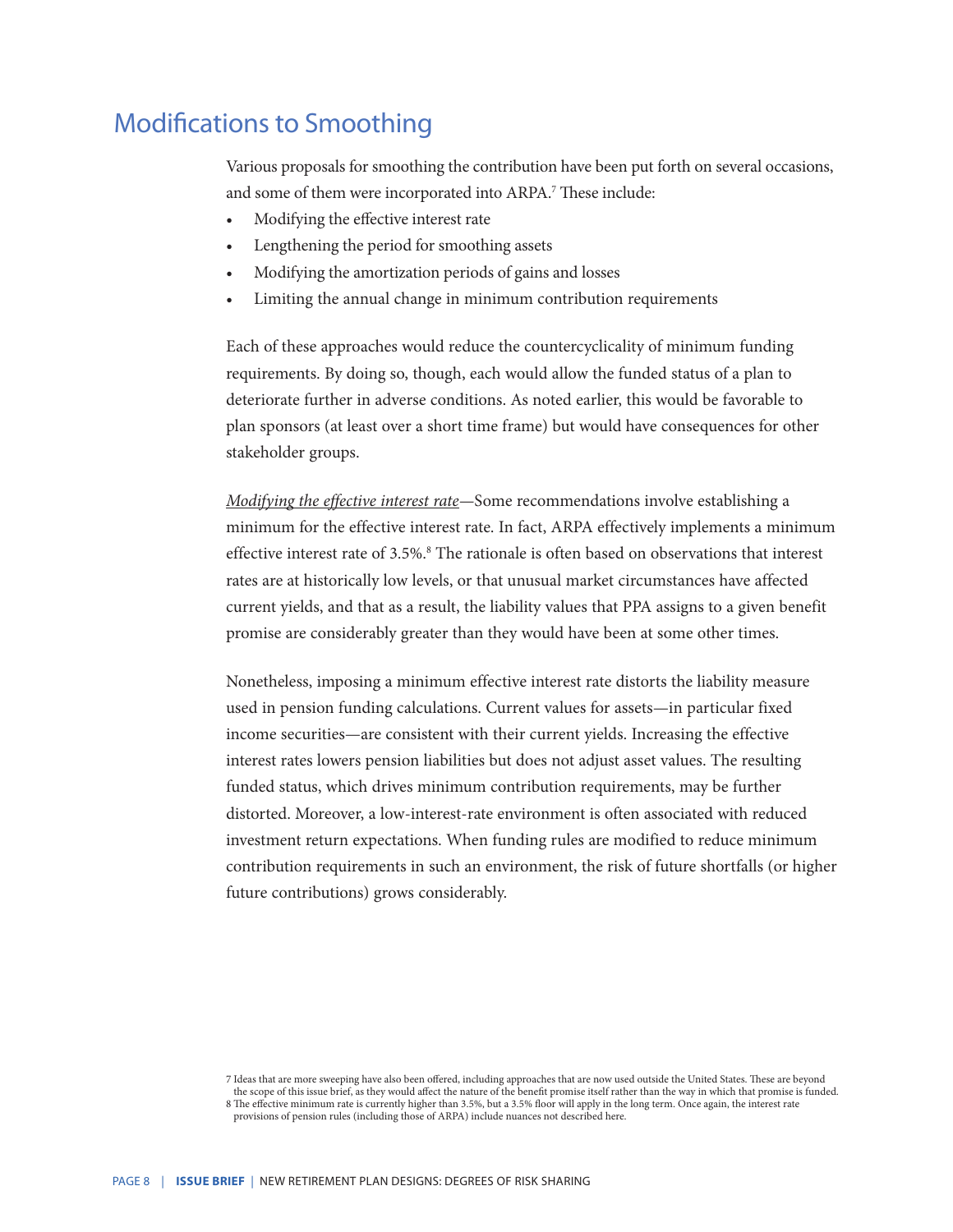Other proposals call for increased allowable smoothing of effective interest rates to reduce the potential annual change. ARPA and IIJA extended interest rate smoothing mechanisms incorporated in prior modifications to the funding rules. As a result, the effective interest rate for most plans can be predicted with a high degree of certainty through 2026 or even later, and the changes in that rate over that period may have little relationship to how the market interest rate environment actually changes. One theoretical justification for smoothing observable market data may be a belief in "mean reversion" in capital markets, although that premise is not universally accepted. According to this justification, smoothing can be an effective tool when the values being smoothed are believed to be fluctuating around a stable, average value. On the other hand, if interest rate movement is due to a persistent trend instead of random volatility, smoothing would simply delay the recognition of this pattern. Assets would reflect current interest rates but liabilities would not, distorting the measured funded status. Interest rate smoothing may also lead to a significant delay in funding requirements and create an increasing contribution requirement over time, which may prove challenging for many plan sponsors in the future.

*Lengthening the period for smoothing assets—*Another common proposal has been to allow recognition of asset gains and losses over a longer period. Increased smoothing of the asset value would moderate the speed at which these changes flowed into the minimum contribution requirements. This introduces similar issues with clarity and comparability as does the smoothing of interest rates.

*Modifying the amortization periods of gains and losses—*Some proposals have suggested lengthening the amortization period to create more smoothing. ARPA recently increased the amortization period from seven to 15 years. This regulates the change in contribution requirements, slowing its increase in unfavorable periods and slowing its decline in more favorable conditions. Additional variations on amortization approaches are also conceivable. Prior pension legislation provided for amortizing amounts differently depending on their source (e.g., different amortization periods for changes in unfunded liabilities attributable to gains or losses, assumptions changes or plan amendments.). Offsetting amounts could reduce existing amortization bases or could create new ones. These approaches have the advantage of retaining meaningful asset or liability measurements, or at least not distorting them further.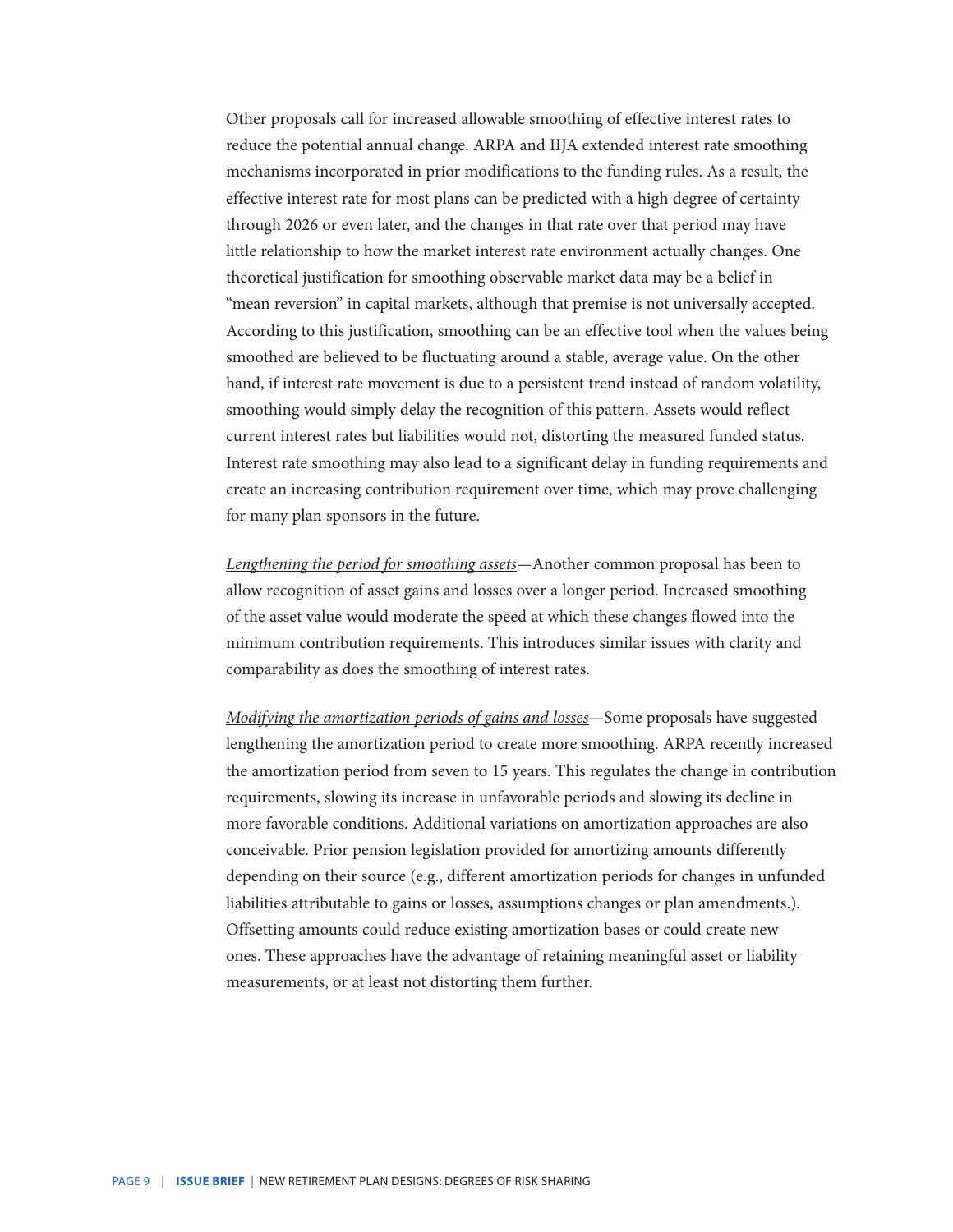*Limiting the annual change in minimum contribution requirements*—Another approach for stabilizing the required minimum contribution is to smooth the contribution amount itself, not the items used in its calculation. (This is sometimes referred to as "output smoothing" rather than "input smoothing.") Under this approach, the liability and assets would be valued at current market values and market interest rates. The contribution smoothing could be achieved by limiting the annual change to a certain percentage of the liability, for example, although many constructs would be possible. It may also be reasonable to ensure that the contribution requirement covered at least the normal cost and the interest on any unfunded liability. Such an approach can achieve any degree of smoothing desired, and it would provide the greatest clarity about the effect of that smoothing on final contribution requirements. In addition, this approach would provide a more consistent and understandable measure of each plan's funded status.

#### The Evaluation of Proposals for Change

To encourage understanding and support from various stakeholders, policymakers might consider linking any pension funding proposals to relevant analysis of its effects, including both short-term effects as well as longer term effects that may play out over many decades.

Evaluating the cost of such proposals is also necessary. Plan sponsors are entitled to deduct contributions from taxable income—thus taxpayers subsidize single-employer qualified defined benefit plans. The cost or savings of modifying the system derive from changes to these deductions. Higher contributions generate greater tax deductions when made and reduce general revenue; contribution reductions have the immediate effect of lowering deductions and increasing revenue.

However, there are further complications as illustrated by the following observations:

• Funding requirements that are more stringent accelerate contributions and the tax deduction, which represents a cost to taxpayers. Conversely, less stringent requirements appear as a cost savings. However, only the timing of these deduction changes; the ultimate total requirements are relatively stable. Shifting the deduction into or out of the 10-year scoring window that Congress uses to measure the cost of legislation will have a near-term effect, but it does not have as much of a long-term economic effect.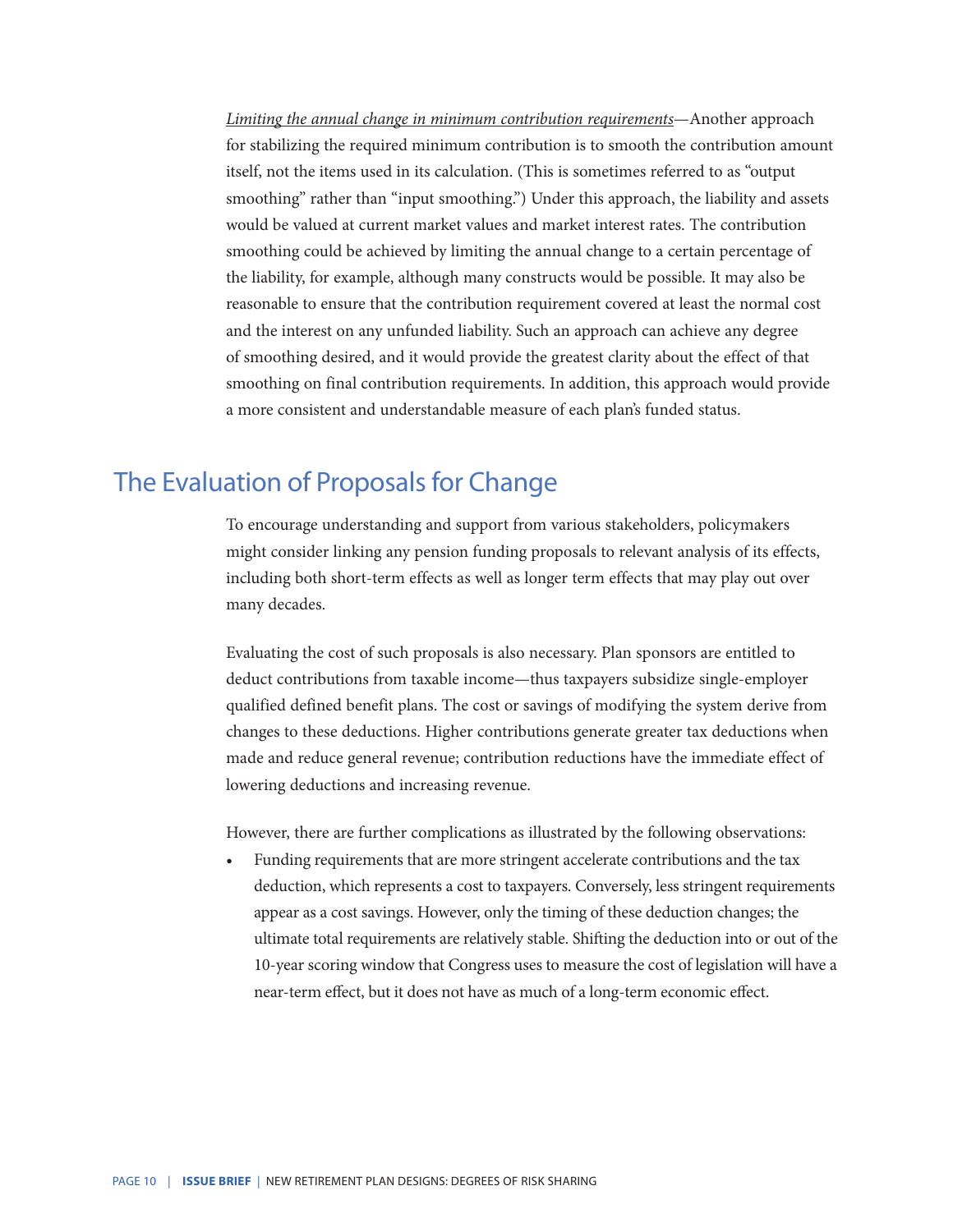- Failures in the retirement system, either from benefit promises insufficient to provide retirement security or from default on those promises, can impose a significant burden on beneficiaries. In addition to the human cost of this shortfall, the financial implications can increase demand on the social safety net. A breakdown of the retirement system can disrupt government programs thereby increasing their expenditures. (This effect would be moderated to the extent that PBGC can replace the defaulted payments, but ultimately this may increase costs to other plan sponsors or to taxpayers.)
- A system that imposes insufficiently flexible requirements on plan sponsors can also be damaging in ways that are difficult to quantify. To the extent that these requirements inhibit the success of plan sponsors, they cause downstream effects. Less-successful businesses will pay lower taxes and offer reduced employment opportunities. They may also choose to discontinue defined benefit plan sponsorship.
- Although PBGC premiums cannot be used for other purposes, they are counted as general revenue. This can create a misleading impression that larger PBGC premiums have a beneficial effect on the federal budget.

Rigorously quantifying each of these effects may not be possible, but they are important considerations when evaluating potential legislation.

#### Conclusion

To achieve optimal results benefiting various stakeholders, the minimum contribution requirements for pension plans must strike a sustainable and appropriate balance. Potential objectives can include benefit security, the efficient use of corporate capital, and the predictability of future requirements.

Managing the volatility of minimum required contributions is critically important, particularly in light of the inherent countercyclical nature of these requirements. Although plan sponsors can contribute in excess of minimum requirements to establish a prefunding balance, smoothing can also be used. Some variations of this technique directly smooth market observations, such as interest rates or asset values. By doing so, these input smoothing approaches reduce the transparency and usefulness of important information about pension plan funded status. Alternative approaches would use outputsmoothing techniques. These can be deployed in a manner that can achieve the desired volatility management without distorting measurements of liability, assets, or funded status. They also provide greater clarity about the approach used to achieve the desired stability.